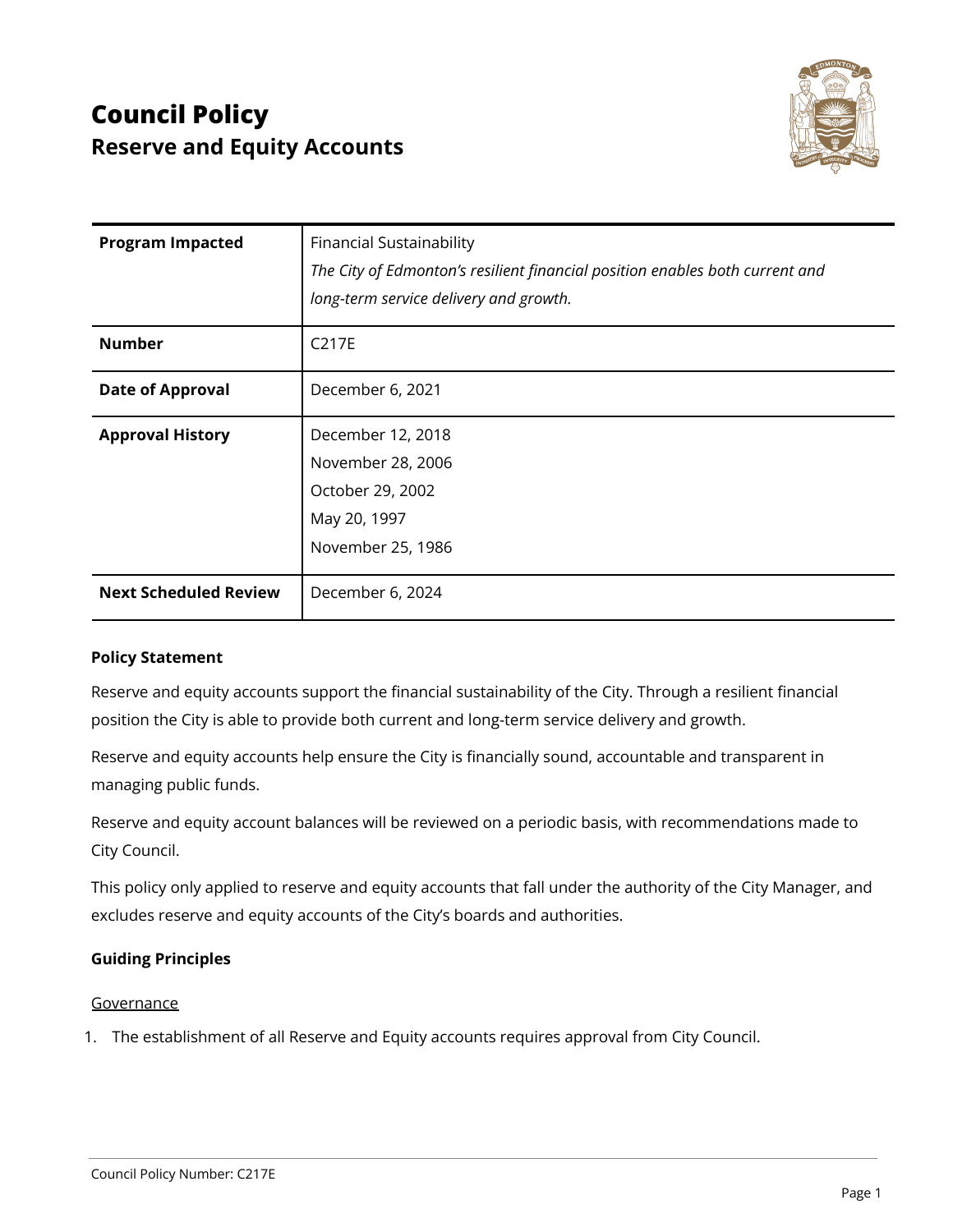- 2. Transfers to and from Reserve and Equity accounts require approval from City Council through the budget or the City Manager as specified in the *City Administration Bylaw*.
- 3. Expenditures funded from a Reserve must be allowable expenditures for that Reserve as indicated in the Reserve Register, and must be reviewed in alignment with the City's Expenditure Authority Framework Administrative Procedure.
- 4. Administration is responsible for ensuring sufficient funding is available in the Reserve to meet its requirements as outlined in the Reserve Register.
- 5. Recommendations to Council for the transfer of Reserve funds must align with the purpose of the Reserve provided in the Reserve Register.
- 6. A Reserve Register will be maintained that lists all current active reserve accounts, the purpose of the reserve, descriptions including allowable expenditures, responsible branch, and whether the reserve is interest bearing and has a minimum balance requirement.

### Administration

- 7. New Reserves and Equity Accounts are to be considered where funds need to be internally restricted to serve a specific purpose.
- 8. Minimum Reserve balances can be established if a Reserve is intended to hold a minimum amount of funding to manage the fluctuations in the program it supports. This is often the case with Stabilization Reserves.
- 9. Reserves expected to have deficit balances will only be established if future funding to offset the deficit balance has been identified at the time of creating the reserve.
- 10. Interest earnings are intended to be applied to a Reserve if there are external requirements based on legislation or agreements, or if the Reserve is intended to maintain future capital purchasing power. Interest will normally be applied at the City's short-term investment earnings rate.
- 11. Reserves are identified as Specific Purpose, Regulatory/Third Party Requirements and Stabilization.

# Monitoring and Reporting

- 12. The Reserve Register will be updated annually.
- 13. Administration will undertake a detailed review of Reserve requirements and fund levels in the Equity Accounts every three years, and has the authority to annually update the Reserve Register based on Council approved changes.
- 14. Administration will report to City Council on significant reserves as part of regular financial reporting, and at a minimum annually.
- 15. Reserve and Equity Accounts will be reviewed by Administration at a minimum annually, to ensure appropriate use of the account.